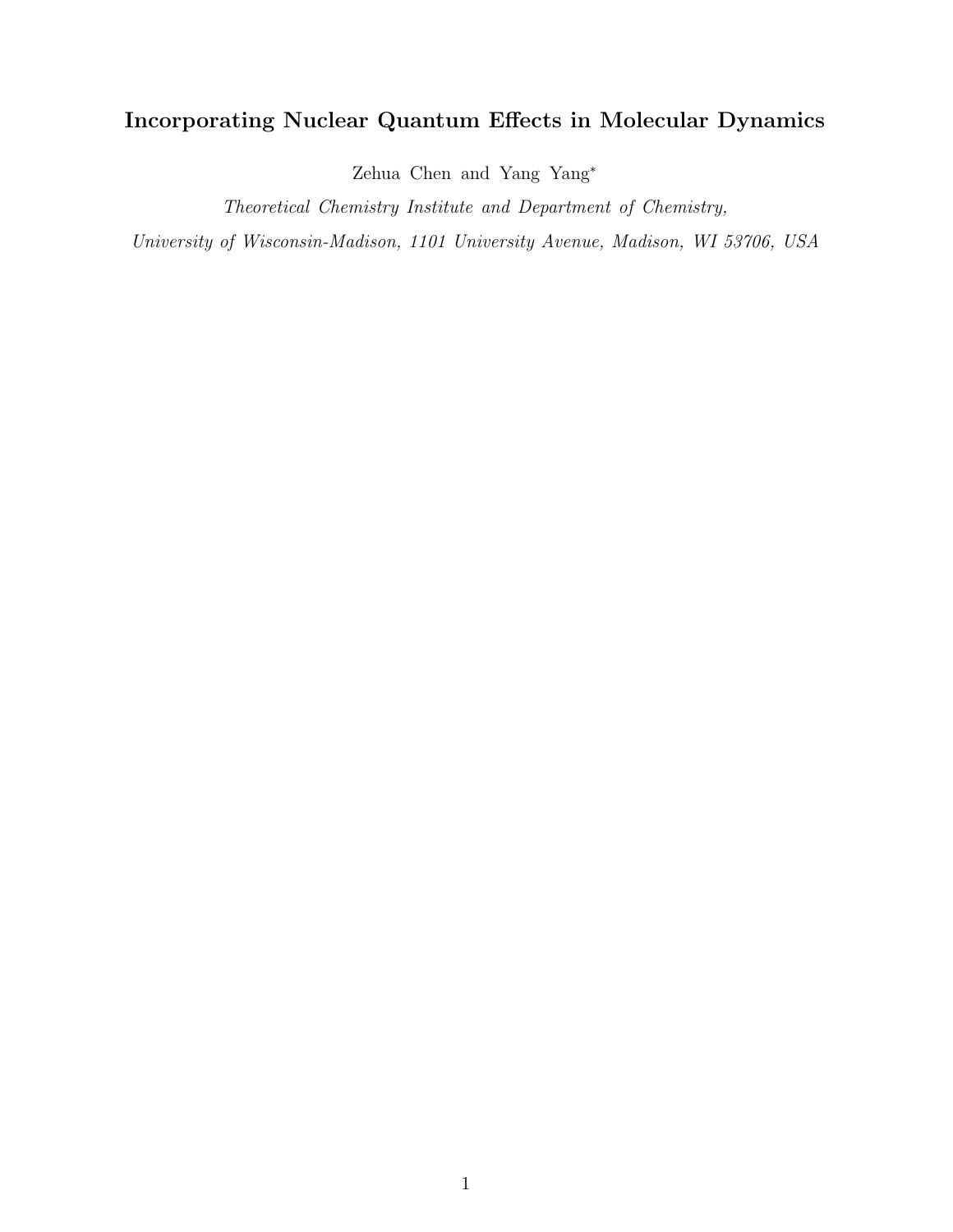## Abstract

The accurate incorporation of nuclear quantum effects in large-scale molecular dynamics simulations remains a significant challenge. Here, we develop a new formulation of the equations of motion of molecular dynamics that incorporates nuclear quantum effects, enabling molecular dynamics simulations to be performed on an effective energy surface obtained from a constrained energy minimization with given quantum nuclear expectation positions. Using a series of model systems, we find that this new approach is significantly more accurate in describing vibrations than classical molecular dynamics and can accurately describe tunneling, which classical molecular dynamics is unable to do. With a lower computational cost, this approach is comparable to or more accurate than centroid molecular dynamics and ring-polymer molecular dynamics.

Nuclear quantum effects (NQEs) [1] have a great impact on the structural, thermodynamical, and kinetic properties of a wide range of chemical and biological systems [2]. They usually include zero-point and tunneling effects and are significant when light nuclei, such as hydrogen, are present. The accurate incorporation of NQEs in molecular simulations is important for understanding many fundamental properties but remains a significant challenge for large-scale molecular simulations. For example, the anomalous properties of water are closely related to the NQEs of the complex hydrogen bond network [3, 4] and thus cannot be fully explained with classical molecular dynamics (MD) without an accurate inclusion of  $NQEs$  [5].

There have been many theoretical developments on the incorporation of NQEs in molecular simulations. Some empirical force fields [6] have been used to include NQEs implicitly, and have been able to treat protons and deuteriums differently in water [7]. Quantum wave packet dynamics is based on the exact time evolution of a quantum system according to the time-dependent Schrödinger equation and can give theoretical predictions that accurately match to experiments  $[8-12]$ . Quantum trajectory methods [13] are based on the de Broglie-Bohm formulation of quantum mechanics [14–18], which attributes all quantum effects to the quantum potential. With a reasonable approximation to the quantum potential, quantum trajectory methods have been applied to many model systems and give accurate results [19, 20]. Multicomponent quantum theories [21–26] also include NQEs in real-time simulations [27–31]. They usually simultaneously treat both electrons and key nuclei quantum mechanically and therefore do not rely on conventional Born-Oppenheimer potential energy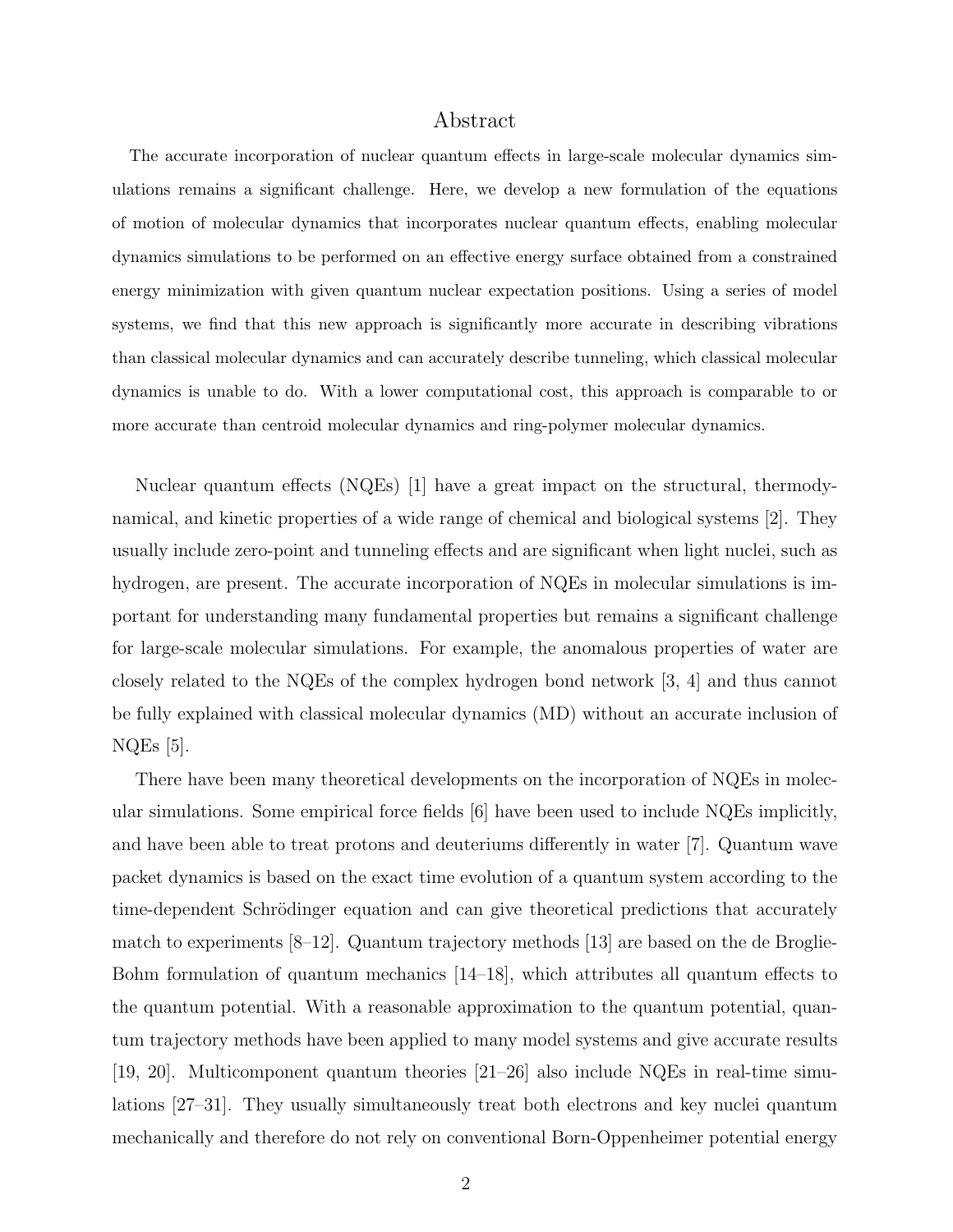surfaces (PESs). Dynamics simulations can be performed through quantum time evolution of multicomponent wave functions or density matrices [29, 30], and practical problems, such as proton transfer processes, have been studied with multicomponent quantum theory [32].

Although the aforementioned methods are highly accurate in describing NQEs, they are often hindered by their high computational costs in large molecular or bulk systems. This challenge can be partially addressed using methods based on the path integral formulation of quantum mechanics [33, 34]. By simultaneously simulating a set of coupled replicas for a system, path integral molecular dynamics (PIMD) [35, 36] is able to capture NQEs and accurately describe many static properties of the system [37]. Its extensions such as ringpolymer molecular dynamics (RPMD) [38] and centroid molecular dynamics (CMD) [39–44] can describe dynamical properties using approximate correlation functions. While dynamical properties from RPMD and CMD are considerably more accurate than those from classical MD, challenges still exist with spurious frequencies in RPMD and curvature problems in CMD. Both of these problems can lead to unreliable vibrational spectra [45], although several recent developments can mitigate them to some extent, including thermostatted RPMD [46, 47], Matsubara dynamics [48], and quasicentroid molecular dynamics [49].

In this Letter, we present an alternative formulation for the equations of motion of classical MD that incorporates NQEs. With this new formulation, NQEs can be efficiently and accurately described with MD on an effective PES, which in practice is approximated by a constrained minimized energy surface (CMES). We first analytically show that CMES-MD remains exact for the harmonic oscillator model. Then, with numerical analyses of a Morse oscillator model and a quartic double-well potential model, we show that CMES-MD is generally much more accurate in describing vibrations and tunneling effects than conventional MD, RPMD, and CMD.

We start with the polar representation of a time-dependent wave function  $\psi(\mathbf{x},t)$  =  $A(\mathbf{x}, t)$  exp(i $S(\mathbf{x}, t)/\hbar$ ), where the amplitude A and the phase S are both real functions. For simplicity, we assume that there is only one quantum particle throughout our derivation. However, the formulation can be easily generalized to multiple quantum particle cases if the particles can be assumed to be distinguishable, such as nuclei in regular molecular and bulk systems. With this polar representation, the kinetic energy can be decomposed into two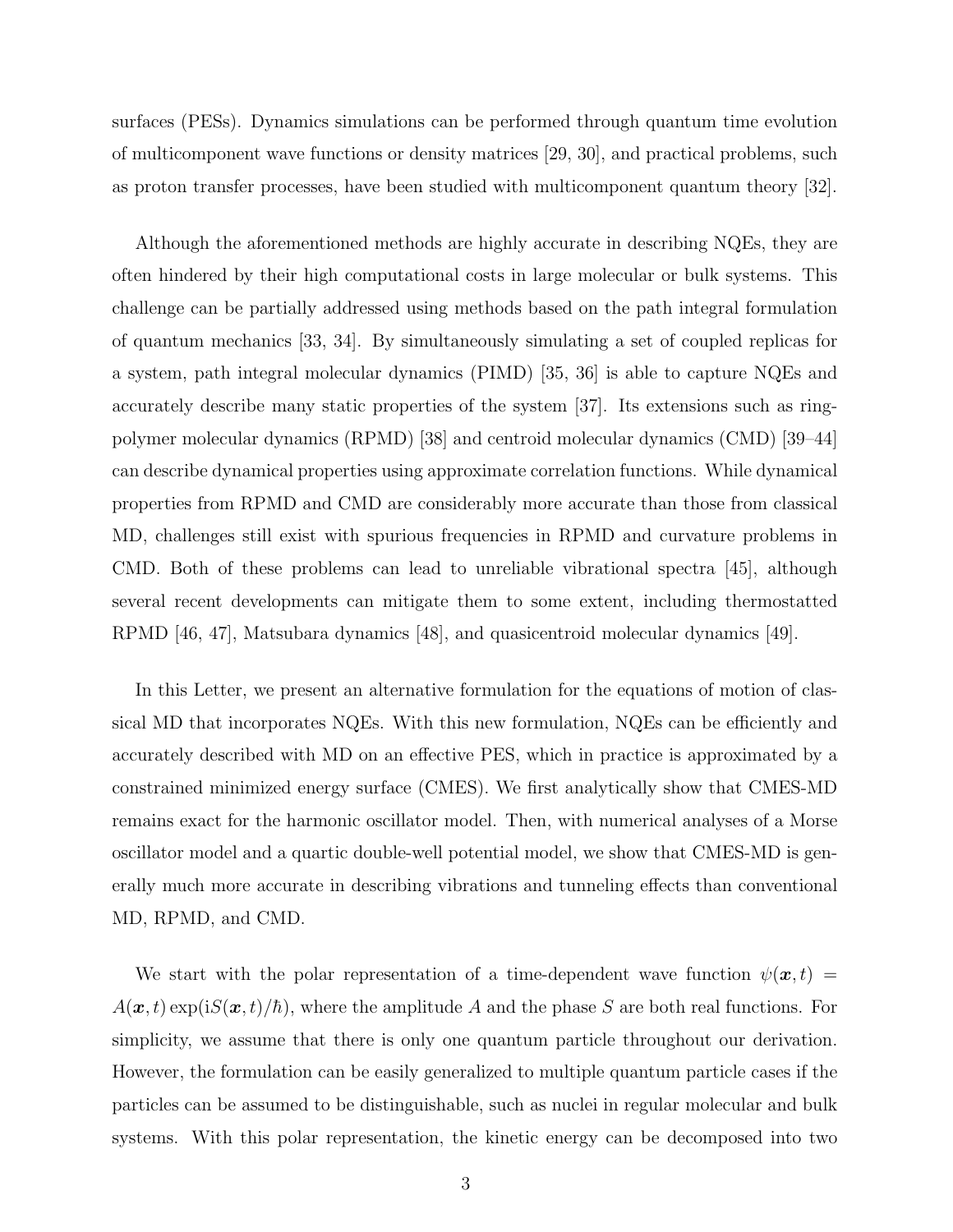terms

$$
\langle \hat{T} \rangle(t) = \int \mathrm{d}\boldsymbol{x} A(\boldsymbol{x}, t) \frac{(-i\hbar \nabla)^2}{2m} A(\boldsymbol{x}, t) + \frac{1}{2m} \int \mathrm{d}\boldsymbol{x} A^2(\boldsymbol{x}, t) [\nabla S(\boldsymbol{x}, t)]^2.
$$
 (1)

The first term is the kinetic energy evaluated with the amplitude function A only. Since A is associated with the real space probability density distribution with  $\rho(\boldsymbol{x},t) = A^2(\boldsymbol{x},t)$ , this term can be perceived as the kinetic energy due to quantum delocalization, or the zero-point kinetic energy. In the second term, the key quantity  $\nabla S$  is associated with the observable momentum and is in fact the momentum field in Bohmian mechanics [14–18] with the definition  $p(x, t) = \nabla S(x, t)$ . Therefore, after multiplying  $[\nabla S(x, t)]^2/2m$  with the probability density  $A^2(x,t)$  and integrating over the spatial variable, the second term can be considered as the kinetic energy associated with the observable momentum  $p$ .

With the variance of the observable momentum defined as the variance of the momentum field in Bohmian mechanics:

$$
\sigma_{\mathbf{p}}^2(t) \equiv \int \mathrm{d}\mathbf{x} A^2(\mathbf{x}, t) [\nabla S(\mathbf{x}, t)]^2 - \langle \mathbf{p} \rangle^2(t), \tag{2}
$$

the kinetic energy can be further expressed as

$$
\langle \hat{T} \rangle(t) = \langle A(t) | \hat{T} | A(t) \rangle + \frac{\langle \hat{p} \rangle^2(t)}{2m} + \frac{\sigma_p^2(t)}{2m}.
$$
 (3)

The terms in Eq. 3 correspond to, respectively, the zero-point kinetic energy, the classical kinetic energy associated with the expectation value of the observable momentum, and an energy contribution from the variance of the observable momentum.

Another way of expressing the kinetic energy is simply  $\langle \hat{T} \rangle(t) = \langle \hat{H} \rangle(t) - \langle \hat{V} \rangle(t)$ , which can be plugged into the left side of Eq. 3. Then we can take the time derivative on both sides of the equation and simplify the equation into

$$
\frac{\langle \hat{\mathbf{p}} \rangle}{m} \cdot \frac{\mathrm{d}\langle \hat{\mathbf{p}} \rangle}{\mathrm{d}t} = \left\langle \frac{\partial V}{\partial t} \right\rangle - \frac{\mathrm{d}}{\mathrm{d}t} \langle A(t) | \hat{H}(t) | A(t) \rangle - \frac{\mathrm{d}}{\mathrm{d}t} \frac{\sigma_{\mathbf{p}}^2}{2m}.
$$
 (4)

Note that we have used the relationship  $d\langle \hat{H} \rangle(t)/dt = \langle \partial V \rangle \partial t$  in the simplification procedure. Eq. 4 relates the time dependence of momentum to the time dependence of energetic terms. It is exact without any approximation. However, in order to make it into an equation of motion that can be practically used, we next proceed with two major approximations.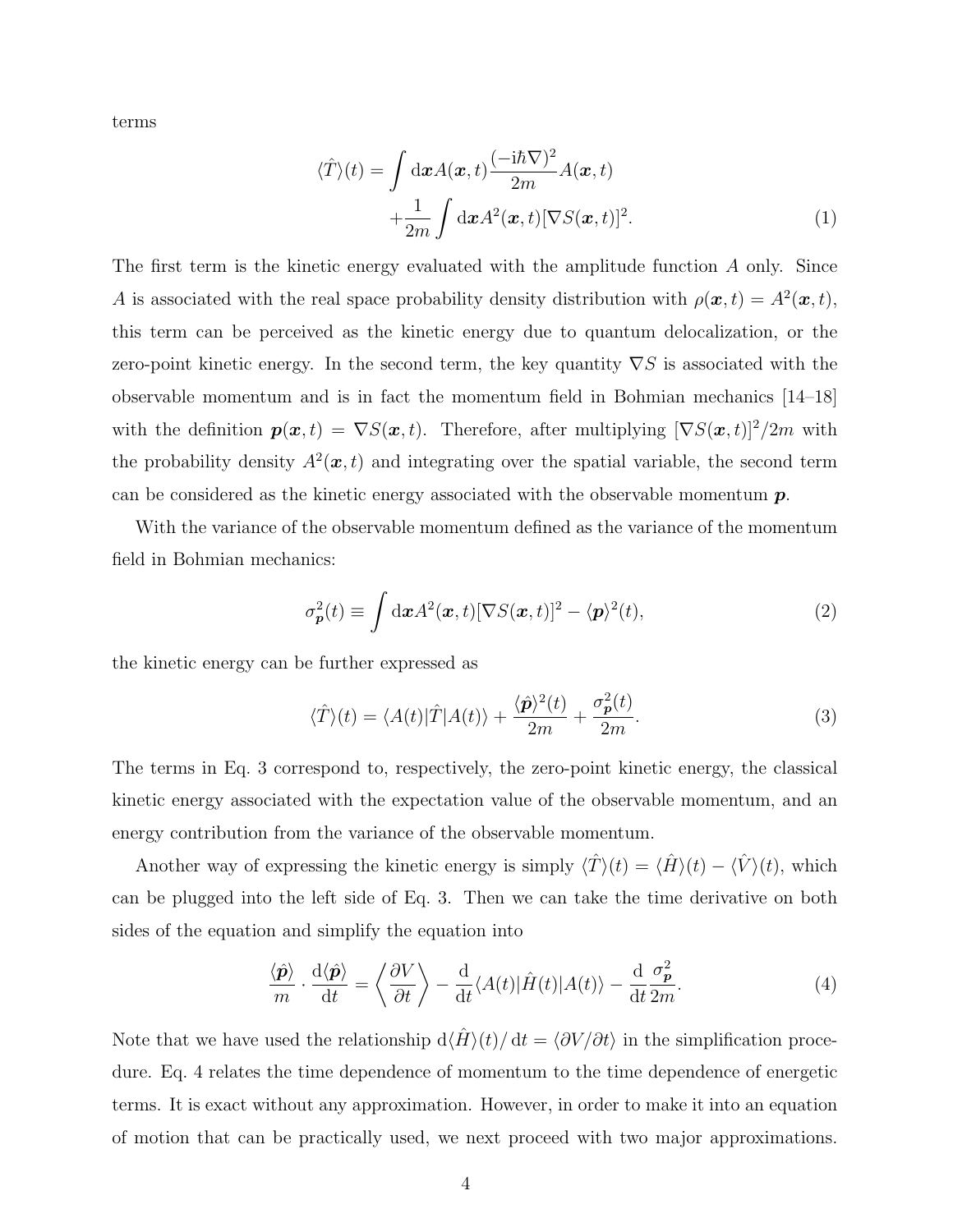First, we neglect the derivative of the momentum variance term, which is generally hard to evaluate. Second, we invoke an adiabatic approximation and assume that the quantum state  $|A\rangle$  does not explicitly depend on time. This is done by a constrained minimization, where we assume that the wave function of the quantum particle can adapt to the energy-minimized quantum state at a particular expectation position during the dynamics process. Therefore, the wave function only explicitly depends on the expectation position rather than time. We note that these two approximations are not trivially justifiable, and their applicability as well as limitations will be discussed later in this Letter. With the second approximation, the quantum state  $|A\rangle$  can be obtained from a constrained minimization for the total energy with the following Lagrangian:

$$
\mathcal{L} = \langle A|\hat{H}(t)|A\rangle + \mathbf{f} \cdot (\langle A|\hat{\mathbf{x}}|A\rangle - \langle \hat{\mathbf{x}}\rangle(t)) - \tilde{E}(\langle A|A\rangle - 1),\tag{5}
$$

where  $f$  is the Lagrange multiplier associated with the expectation position constraint,  $E$ is the Lagrange multiplier associated with the wave function normalization constraint, and  $\langle \hat{\mathbf{x}} \rangle(t)$  is the expectation position at time t. Making the Lagrangian function stationary under the expectation position constraint and the normalization constraint leads to the eigenvalue equation:

$$
[\hat{H}(t) + \mathbf{f} \cdot \hat{\mathbf{x}}]|A\rangle = \tilde{E}|A\rangle,
$$
\n(6)

where  $|A\rangle$  is the eigenstate, the Lagrange multiplier  $\tilde{E}$  is the associated eigenvalue, and  $f$ needs be solved iteratively so that  $|A\rangle$  satisfies the constraints.

With both approximations applied and the quantum state  $|A\rangle$  obtained as a function of  $\langle \hat{\mathbf{x}} \rangle(t)$ , we can simplify Eq. 4 into

$$
\frac{\langle \hat{\mathbf{p}} \rangle}{m} \cdot \frac{\mathrm{d}\langle \hat{\mathbf{p}} \rangle}{\mathrm{d}t} \approx -\left\langle \frac{\mathrm{d}A}{\mathrm{d}t} \left| \hat{H}(t) \right| A \right\rangle - \left\langle A \left| \hat{H}(t) \right| \frac{\mathrm{d}A}{\mathrm{d}t} \right\rangle \tag{7}
$$

$$
= -\frac{\mathrm{d}\langle \hat{\mathbf{x}} \rangle}{\mathrm{d}t} \cdot \left[ \langle \nabla_{\langle \hat{\mathbf{x}} \rangle} A | \hat{H}(t) | A \rangle \right. \\ \left. + \langle A | \hat{H}(t) | \nabla_{\langle \hat{\mathbf{x}} \rangle} A \rangle \right] \tag{8}
$$

$$
= -\frac{\langle \hat{\mathbf{p}} \rangle}{m} \cdot \nabla_{\langle \hat{\mathbf{x}} \rangle} \langle A | \hat{H}(t) | A \rangle.
$$
\n(9)

Note that here we have used the Ehrenfest theorem  $d\langle \hat{x} \rangle / dt = \langle \hat{p} \rangle / m$ . Since it is reasonable to assume that the change of  $\langle \hat{p} \rangle$  should have an opposite direction to the energy gradient term  $(\nabla_{\langle \hat{\mathbf{x}} \rangle} \langle A | \hat{H}(t) | A \rangle)$ , the common prefactor  $|\langle \hat{\mathbf{p}} \rangle|/m$  can be dropped and we arrive at the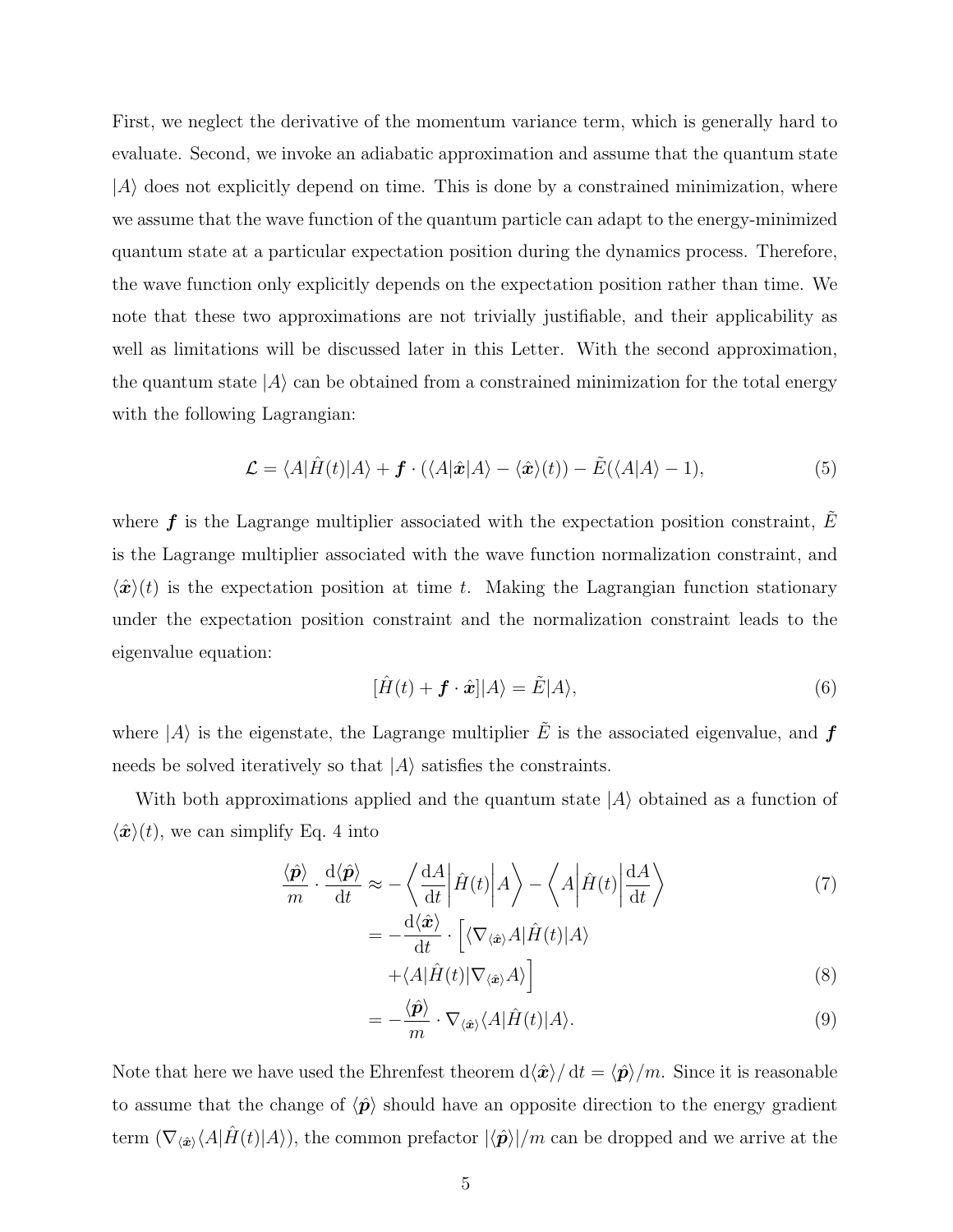final expression

$$
\frac{\mathrm{d}\langle\hat{\boldsymbol{p}}\rangle}{\mathrm{d}t} \approx -\nabla_{\langle\hat{\boldsymbol{x}}\rangle} \langle A|\hat{H}(t)|A\rangle \equiv -\nabla_{\langle\hat{\boldsymbol{x}}\rangle} V^{\text{CMES}}(\langle\hat{\boldsymbol{x}}\rangle),\tag{10}
$$

where  $V^{\text{CMES}}$  is the constrained minimized energy surface (CMES). Together with  $d\langle \hat{\bm{x}} \rangle / dt =$  $\langle \hat{\mathbf{p}} \rangle/m$ , they form the equations of motion for CMES-MD. These equations of motion represent a new way of performing MD simulations that explicitly include NQEs. They are highly similar in structure to Newton's equations used in conventional MD simulations, with the difference that the time evolution is now on the quantum expectation positions and momenta rather than the classical ones. Furthermore,  $V^{\text{CMES}}$  is the energy associated with the quantum state  $|A\rangle$  rather than the classical potential, and consequently, quantum effects are inherently incorporated in CMES-MD based on  $V^{\text{CMES}}$ .

In this Letter, we investigate the model systems of a harmonic oscillator, a Morse oscillator and a quartic double-well potential, which have easily accessible exact quantum solutions and can be compared with RPMD and CMD at a reasonable computational cost. For the Morse oscillator and the quartic double-well models, classical MD and CMES-MD are performed with an in-house python script, and 1-dimensional RPMD and CMD simulations are performed with a modified i-PI package [50]. The computational details are described in the Supplemental Material. We note that in principle, CMES-MD can also be applied to molecular systems, and current research in our group is being pursued using the energy surface from constrained nuclear-electronic orbital density functional theory (cNEO-DFT) [51, 52] as an approximation to the CMES.

The 1-dimensional harmonic oscillator  $\hat{H} = \hat{p}^2/2m + m\omega^2(\hat{x} - x_e)^2/2$  is one particular model for which classical MD gives the same trajectory as the exact quantum theory. RPMD and CMD are also exact for this model system. For CMES-MD, since  $H + f\hat{x}$  represents the harmonic oscillator with shifted energy and shifted position based on the value of  $f$ , the constrained minimized energy state  $|A\rangle$  for any expectation position  $\langle \hat{x} \rangle$  is the ground state wave function of H shifted to the expectation position  $\langle \hat{x} \rangle$ . Finally, the corresponding energy surface as a function of the expectation position  $\langle \hat{x} \rangle$  is

$$
V^{\rm CMES}(\langle \hat{x} \rangle) = \frac{\hbar \omega}{2} + \frac{1}{2} m \omega^2 (\langle \hat{x} \rangle - x_e)^2.
$$
 (11)

This effective potential universally shifts the original harmonic potential upwards by  $\hbar\omega/2$ , which is the well-known zero-point energy for a harmonic oscillator (see Fig. S1). This result may seem counterintuitive since conventionally ZPE is considered to be a property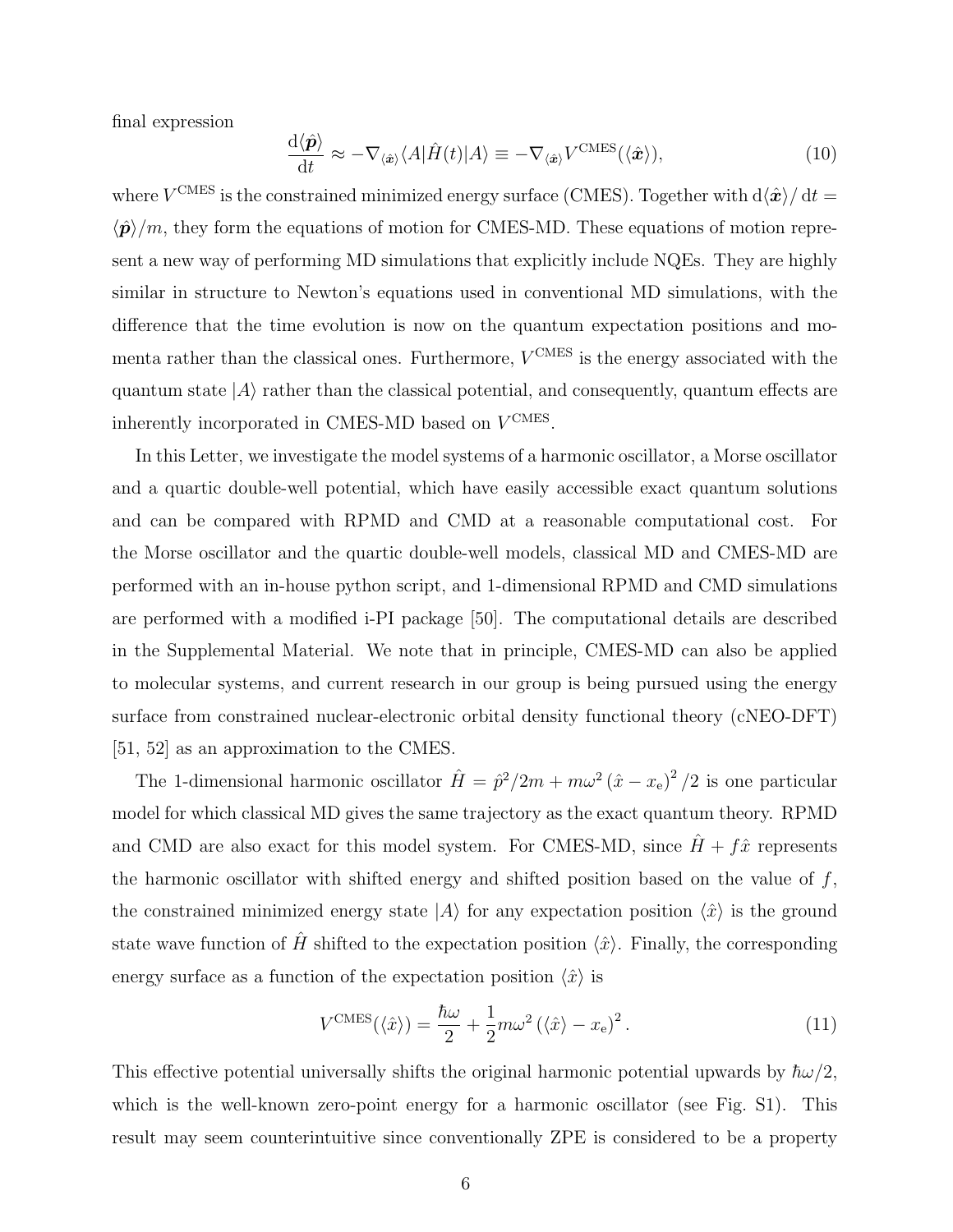of the whole energy surface rather than a point-wise property, however, we note that here the ZPE should be more accurately considered as a quantum delocalization energy, which always exists as the quantum wave packet travels in the space. Since classical MD produces the exact trajectory on the harmonic potential, the trajectory produced by CMES-MD on V CMES will also be exact without any need for numerical tests.

Compared with the harmonic oscillator, the Morse potential is a better model for chemical bonds with anharmonic effects. Here we use a Morse potential that can mimic the stretch of the O–H bond and perform simulations using classical MD, CMES-MD, RPMD, and CMD. In CMES-MD, the CMES is solved numerically on grids with the finite difference method and its numerical gradient is then used as the force according to Eq. 10. The exact quantum results are used as references, which are obtained from the analytical solution of the Morse potential.



FIG. 1. Velocity autocorrelation functions  $C_{vv}$  and power spectra of the Morse oscillator at 50 K (upper) and 300 K (lower). The potential form is  $V(x) = D_e(e^{-2\alpha(x-x_e)} - 2e^{-\alpha(x-x_e)}),$  where  $D_e = hc\omega_e^2/4\omega_e \chi_e$  and  $\alpha = \sqrt{2\mu hc\omega_e \chi_e/\hbar^2}$  with the reduced mass taken from molecule <sup>16</sup>O<sup>1</sup>H. ALl the parameters are the same as those used in Ref. 46, with  $\omega_e = 3737.76 \text{ cm}^{-1}$ ,  $\omega_e \chi_e = 84.881 \text{ cm}^{-1}$ , and  $x_e = 0.96966 \text{ Å}$ . The dashed vertical line represents the exact quantum frequency 3568 cm<sup>-1</sup>.

Fig. 1 shows the velocity autocorrelation functions and the corresponding power spectra of classical MD, CMES-MD, RPMD, and CMD at two different temperatures, along with the exact quantum references. Compared with the Kubo-transformed quantum velocity auto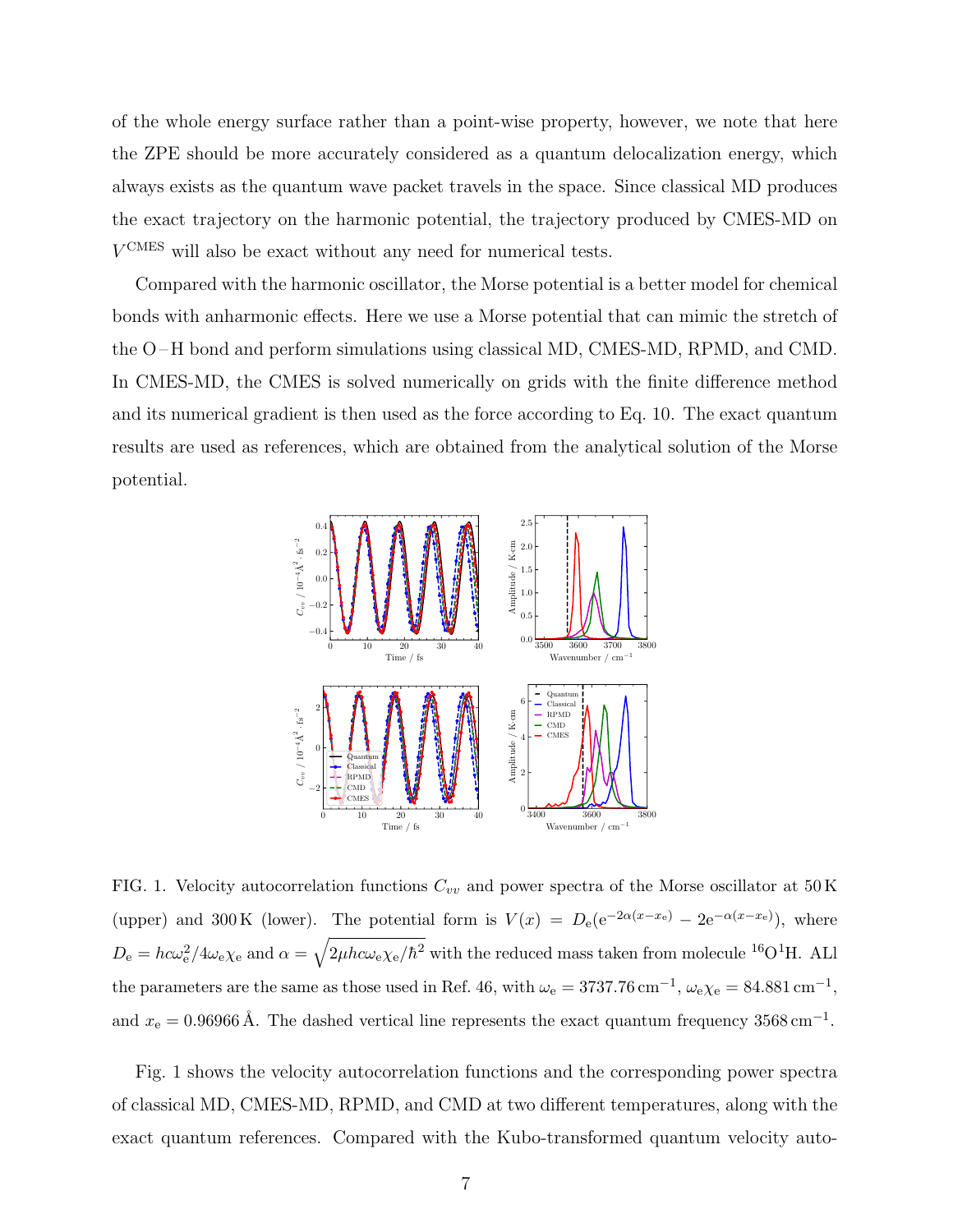correlation function [53], classical MD underestimates the period of the correlation function and therefore severely overestimates the vibrational frequency. RPMD and CMD can more accurately describe the correlation function and their overestimations of the vibrational frequencies are significantly less than those of classical MD. CMES-MD is noticeably more accurate than RPMD and CMD with better agreement with the exact quantum correlation functions and more accurate vibrational frequencies. Note that conventionally RPMD and CMD are known to have problems in describing molecular vibrations with spurious frequencies for RPMD and curvature problems for CMD. However, these problems did not show up in this simple one-dimensional one-mode model system. Despite this fact, CMES-MD still outperforms these methods in terms of both accuracy and efficiency. These results suggest that with a low computational cost that is only slightly higher than that of classical MD, CMES-MD can accurately describe bond vibrations that are highly anharmonic.

As the temperature increases, CMES-MD and other simulation methods start to have broader vibrational peaks. This peak broadening is accompanied by a red shift in the peak position as a result of the anharmonic potential energy surface. For this Morse potential, we observe that for a temperature between  $50 \text{ K}$  and  $1500 \text{ K}$  (see Fig. S2), CMES-MD is always the most accurate among all the methods we tested.



FIG. 2. Position autocorrelation function  $C_{xx}$  and power spectrum of the double-well potential at 50 K. The potential form is  $V(x) = ax^2 + bx^4$ , where  $a = -4 eV/\text{\AA}^2$  and  $b = 32 eV/\text{\AA}^4$ . The mass of the particle is the same as the mass of a proton. The dashed vertical line represents the exact quantum frequency  $382 \text{ cm}^{-1}$ .

Next we investigate a more challenging double-well potential model, in which quantum tunneling is expected to occur. We use a quartic double-well potential with a 0.125 eV barrier height and a  $0.5 \text{ Å}$  separation between the potential minima, which can roughly represent the potential energy landscape for a practical proton transfer reaction. The CMES and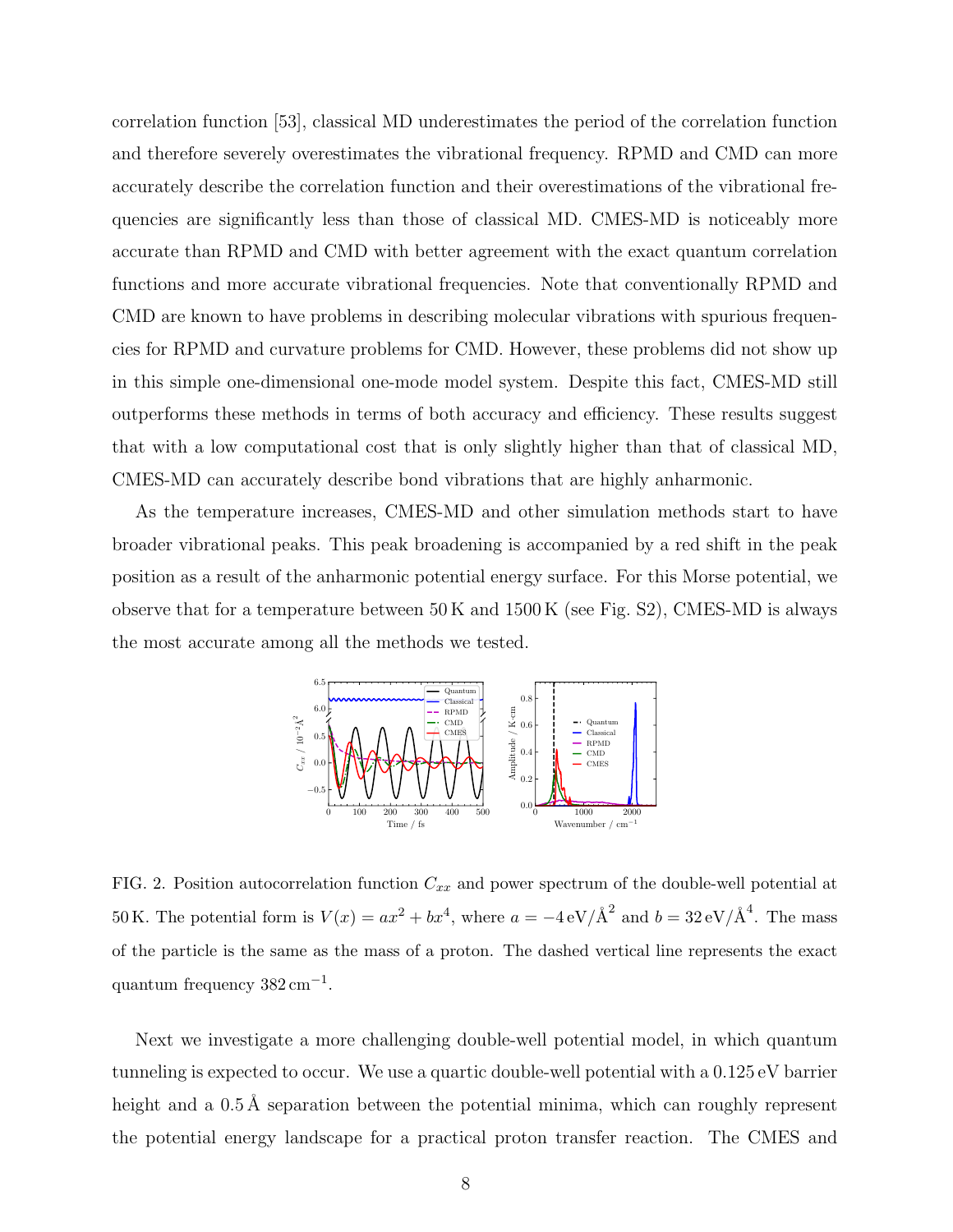its gradients for the quartic double-well potential are determined via the same procedure as is used for the Morse potential, solving numerically on grids with the finite difference method. As shown in Fig. S3, the CMES of this double-well potential is a single well with the minimum located at  $\langle \hat{x} \rangle = 0$ . This huge difference between the original potential and the effective potential may initially seem counterintuitive. In fact, it is the key to the success of CMES-MD and can be understood in the following way: the ground state for this double-well potential has a symmetrical wave function with two peaks, whose expectation position is at  $\langle \hat{x} \rangle = 0$ . Therefore, the CMES has its minimum at  $\langle \hat{x} \rangle = 0$ . As the constrained expectation position deviates from the center, the constrained minimized wave function becomes less symmetrical with more and more excited state characters mixed in, thus increasing the energy and forming a single-well effective potential. On this single-well effective potential, the quantum expectation position moves smoothly between left and right as if the barrier does not exist, which is in agreement with the quantum picture, where the wave function can tunnel through the barrier back and forth with a smooth oscillation for the quantum expectation position. This physical picture can be quantitatively verified by the agreement between the tunneling frequency by CMES-MD and the exact quantum tunneling frequency as shown in Fig. 2. In contrast, classical MD completely fails in predicting this tunneling effect with almost all simulations at low temperatures trapped in local minima of the doublewell. Therefore, classical MD gives position autocorrelation functions that are not vertically centered at zero, and its vibrational frequency is close to the Hessian value around the local minimum, which is about 5 times larger than the quantum tunneling frequency. Unlike in the Morse oscillator case, the two path-integral methods show significant differences in the double-well potential model, as CMD gives good autocorrelation functions and predicts a relatively sharp peak with an accurate tunneling frequency, whereas RPMD suffers from a fast decay of the correlation function and a broad peak that smears over a range of nearly 2000 cm<sup>-1</sup>. As the temperature increases, classical MD starts to have redshifts in the peak positions, and CMES-MD and CMD see blueshifts. At 1500 K, all simulation methods behave very similarly with broad peaks that maximize around 1300-1500 cm<sup>−</sup><sup>1</sup> (see Fig. S4). All of these results from CMES-MD show that CMES-MD is comparable to the accurate CMD method in describing the dynamics in the double-well potential system, but at a much lower computational cost.

The good performance of CMES-MD suggests that the approximations that we made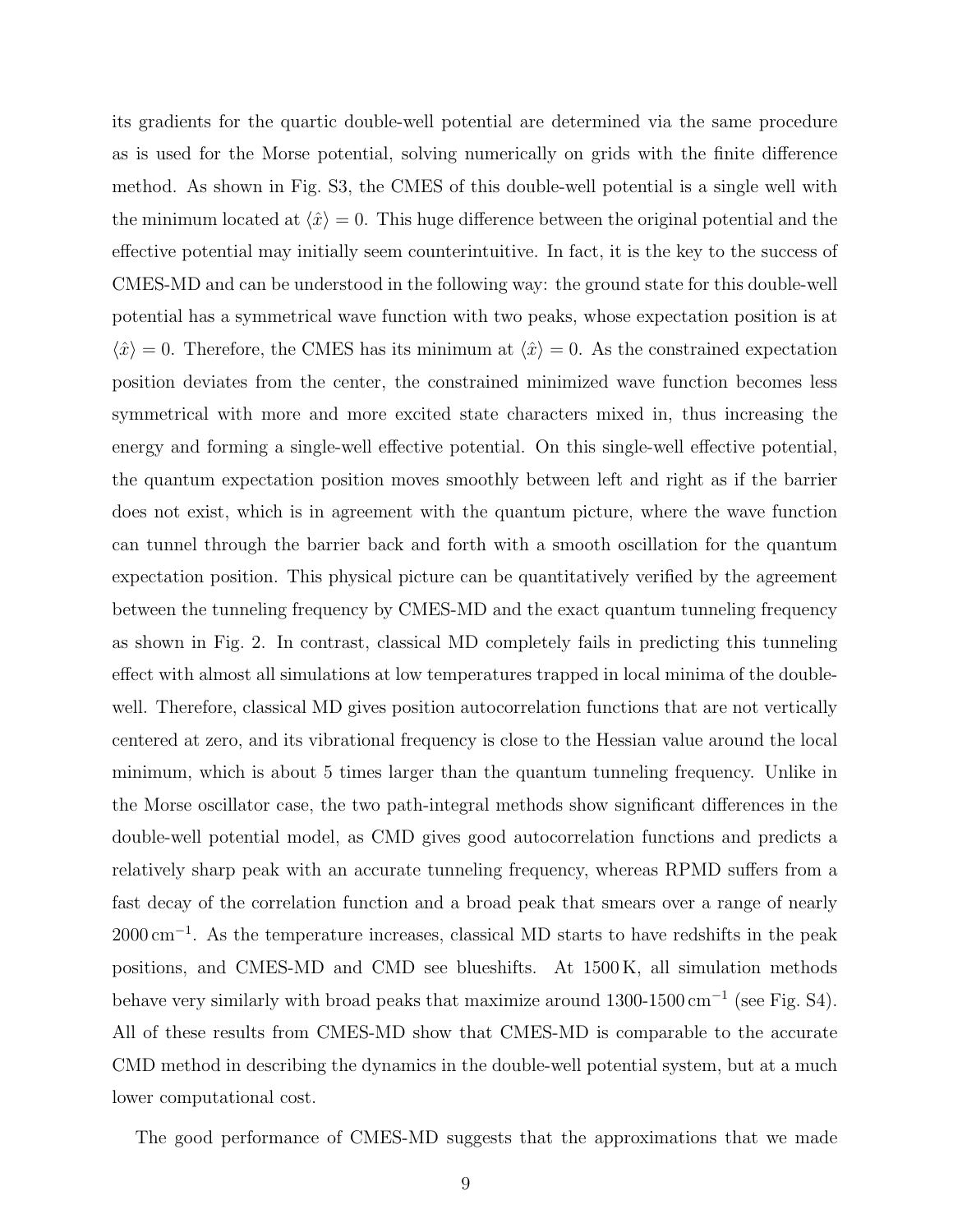during the derivations are reasonable. These approximations mainly include the neglect of the change of the momentum variance and the adiabatic approximation that assumes that the quantum particle can adapt its wave function distribution to the lowest-energy state on a time scale that is faster than its spatial movement. However, we note that it is possible that in some circumstances these approximations may break down and CMES-MD may fail. For example, if significant reflection exists in the process, the time derivative of the momentum variance may not be negligible, and when the particle is moving very fast, the probability distribution may not adapt fast enough to the constrained minimized wave function, thus breaking the adiabatic approximation. In addition, similarly to conventional MD, the classical treatment brings not only efficiency but also some limitations. For example, quantum coherence is missing, which is reflected by a decreasing amplitude of the correlation function, and heat capacities will not approach zero when  $T \to 0$  K due to the loss of the energy quantization picture. Furthermore, classical dynamics with distinguishable particles is incapable of capturing the exchange effect, which is important in systems with heavily packed particles, such as in a Bose-Einstein condensate [54, 55]. Although detailed studies of these approximations and possible limitations are beyond the scope of the current work, they are important topics for our future research for better understanding the applicabilities and limitations of CMES-MD. We finally note that due to the similarity between CMES-MD and classical MD, we can expect analytical force field models or even machine-learning force fields (ML-FFs) [56] to be built based on the CMES, which will allow for an even more efficient incorporation of NQEs in MD simulations.

In summary, we provide a formal derivation for incorporating NQEs in the framework of MD. This is achieved through the calculation of a CMES, which serves as the effective potential for MD simulations. In CMES-MD, quantum delocalization and tunneling effects are inherently included and therefore CMES-MD is capable of accurately describing dynamical vibrational frequencies that are comparable to or better than CMD and RPMD. Furthermore, CMES-MD is vastly more computationally efficient than conventional ways of including NQEs and can be further accelerated when combined with modern machinelearning techniques in the future. It is a promising method to describe NQEs in larger and more complex systems, which will open the door to broader applications.

We are grateful for the support and funding from the University of Wisconsin via the Wisconsin Alumni Research Foundation. We also thank Dr. Xi Xu and Mr. James Langford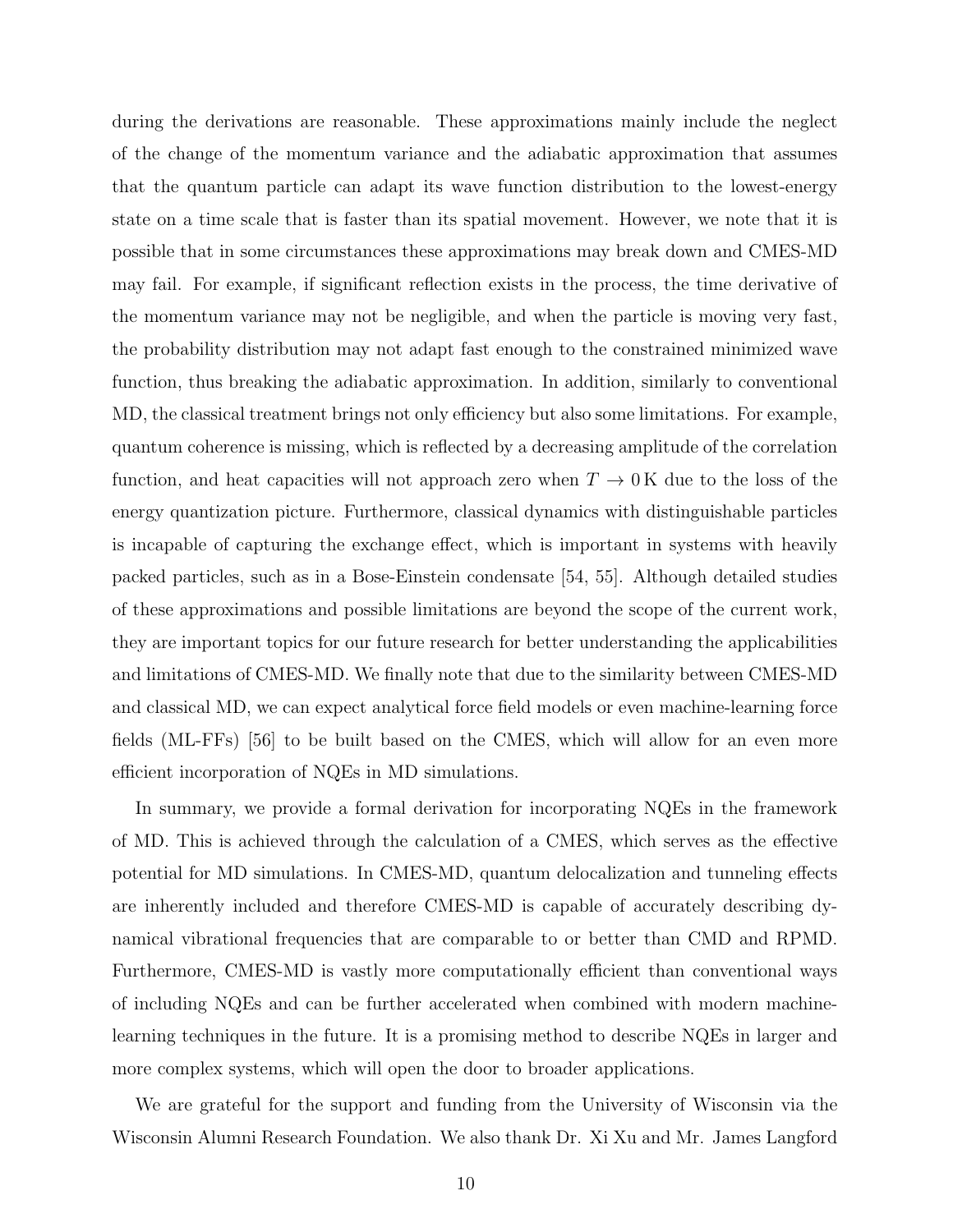for helpful comments.

<sup>∗</sup> yyang222@wisc.edu

- [1] T. E. Markland and M. Ceriotti, Nuclear quantum effects enter the mainstream, Nat Rev Chem 2, 1 (2018).
- [2] L. Pereyaslavets, I. Kurnikov, G. Kamath, O. Butin, A. Illarionov, I. Leontyev, M. Olevanov, M. Levitt, R. D. Kornberg, and B. Fain, On the importance of accounting for nuclear quantum effects in ab initio calibrated force fields in biological simulations, PNAS 115, 8878 (2018).
- [3] A. Nilsson and L. G. M. Pettersson, The structural origin of anomalous properties of liquid water, Nat Commun 6, 8998 (2015).
- [4] M. Ceriotti, W. Fang, P. G. Kusalik, R. H. McKenzie, A. Michaelides, M. A. Morales, and T. E. Markland, Nuclear Quantum Effects in Water and Aqueous Systems: Experiment, Theory, and Current Challenges, Chem. Rev. 116, 7529 (2016).
- [5] L. Zhang, H. Wang, R. Car, and W. E, Phase Diagram of a Deep Potential Water Model, Phys. Rev. Lett. 126, 236001 (2021).
- [6] J. R. Grigera, An effective pair potential for heavy water, J. Chem. Phys. 114, 8064 (2001).
- [7] N. Ben Abu, P. E. Mason, H. Klein, N. Dubovski, Y. Ben Shoshan-Galeczki, E. Malach, V. Pražienková, L. Maletínská, C. Tempra, V. C. Chamorro, J. Cvačka, M. Behrens, M. Y. Niv, and P. Jungwirth, Sweet taste of heavy water, Commun Biol 4, 1 (2021).
- [8] H. D. Meyer, U. Manthe, and L. S. Cederbaum, The multi-configurational time-dependent Hartree approach, Chemical Physics Letters 165, 73 (1990).
- [9] Y. Sun, D. J. Kouri, D. G. Truhlar, and D. W. Schwenke, Dynamical basis sets for algebraic variational calculations in quantum-mechanical scattering theory, Phys. Rev. A 41, 4857 (1990).
- [10] M. H. Alexander, D. E. Manolopoulos, and H.-J. Werner, An investigation of the F+H2 reaction based on a full ab initio description of the open-shell character of the  $F(2P)$  atom, J. Chem. Phys. 113, 11084 (2000).
- [11] D. G. Fleming, D. J. Arseneau, O. Sukhorukov, J. H. Brewer, S. L. Mielke, G. C. Schatz, B. C. Garrett, K. A. Peterson, and D. G. Truhlar, Kinetic Isotope Effects for the Reactions of Muonic Helium and Muonium with H2, Science 331, 448 (2011).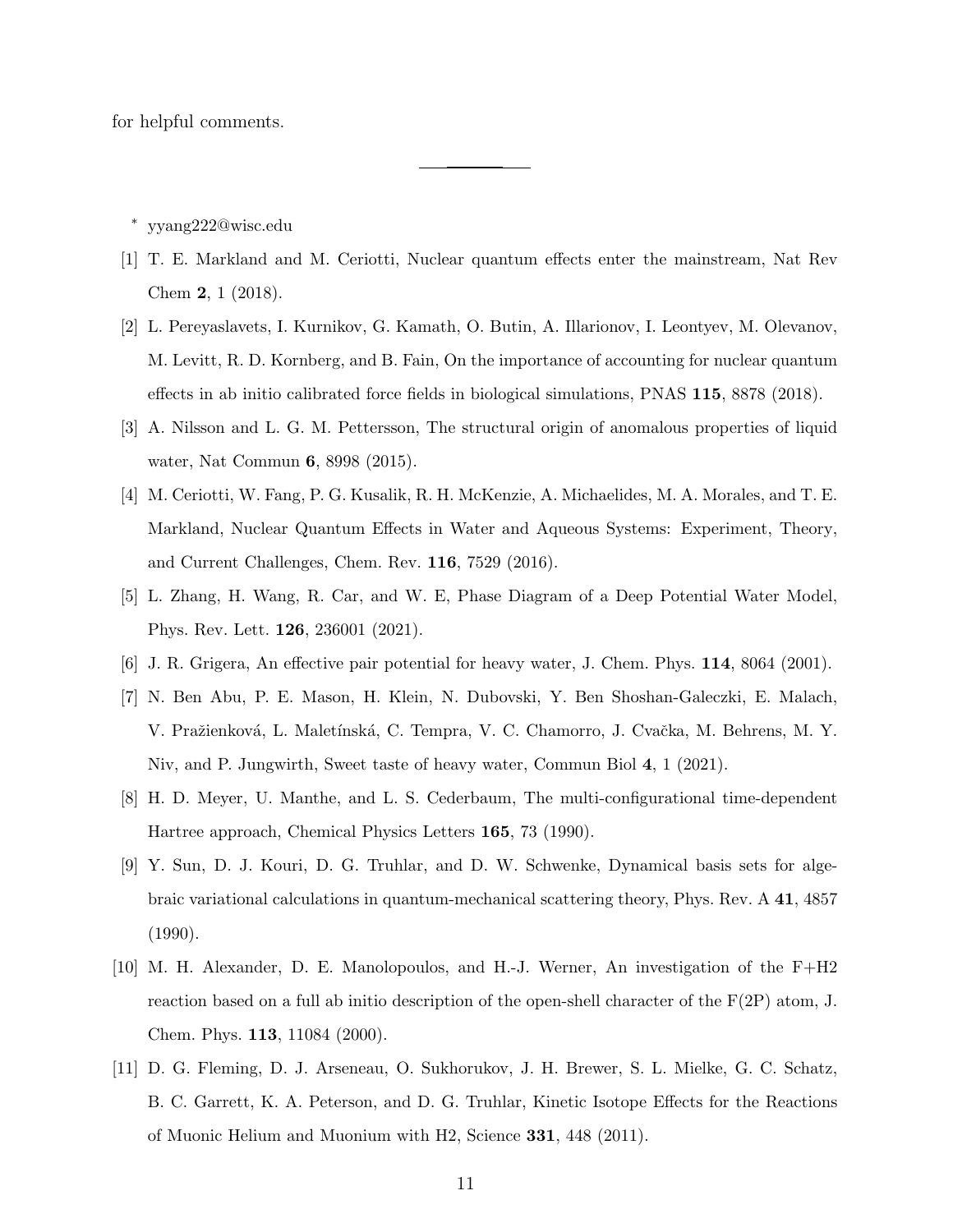- [12] W. Chen, R. Wang, D. Yuan, H. Zhao, C. Luo, Y. Tan, S. Li, D. H. Zhang, X. Wang, Z. Sun, and X. Yang, Quantum interference between spin-orbit split partial waves in the F + HD  $\rightarrow$  $HF + D$  reaction, Science 371, 936 (2021).
- [13] C. L. Lopreore and R. E. Wyatt, Quantum Wave Packet Dynamics with Trajectories, Phys. Rev. Lett. 82, 5190 (1999).
- [14] L. De Broglie, Sur la possibilité de relier les phénomenes d'interférence et de diffractiona la théorie des quanta de lumiere, Comptes Rendus 183, 447 (1926).
- [15] L. De Broglie, La structure atomique de la matière et du rayonnement et la mécanique ondulatoire, CR Acad. Sci. Paris 184, 273 (1927).
- [16] E. Madelung, Quantentheorie in hydrodynamischer Form, Z. Physik 40, 322 (1927).
- [17] D. Bohm, A Suggested Interpretation of the Quantum Theory in Terms of "Hidden" Variables. I, Phys. Rev. 85, 166 (1952).
- [18] D. Bohm, A Suggested Interpretation of the Quantum Theory in Terms of "Hidden" Variables. II, Phys. Rev. 85, 180 (1952).
- [19] S. Garashchuk and V. A. Rassolov, Quantum dynamics with Bohmian trajectories: Energy conserving approximation to the quantum potential, Chemical Physics Letters 376, 358 (2003).
- [20] S. Garashchuk and V. Rassolov, Energy conserving approximations to the quantum potential: Dynamics with linearized quantum force, J. Chem. Phys. 120, 1181 (2004).
- [21] I. L. Thomas, Protonic Structure of Molecules. I. Ammonia Molecules, Phys. Rev. 185, 90 (1969).
- [22] J. F. Capitani, R. F. Nalewajski, and R. G. Parr, Non-Born–Oppenheimer density functional theory of molecular systems, J. Chem. Phys. 76, 568 (1982).
- [23] T. Kreibich and E. K. U. Gross, Multicomponent Density-Functional Theory for Electrons and Nuclei, Phys. Rev. Lett. 86, 2984 (2001).
- [24] S. P. Webb, T. Iordanov, and S. Hammes-Schiffer, Multiconfigurational nuclear-electronic orbital approach: Incorporation of nuclear quantum effects in electronic structure calculations, J. Chem. Phys. 117, 4106 (2002).
- [25] T. Ishimoto, M. Tachikawa, and U. Nagashima, Review of multicomponent molecular orbital method for direct treatment of nuclear quantum effect, Int. J. Quantum Chem. 109, 2677  $(2009).$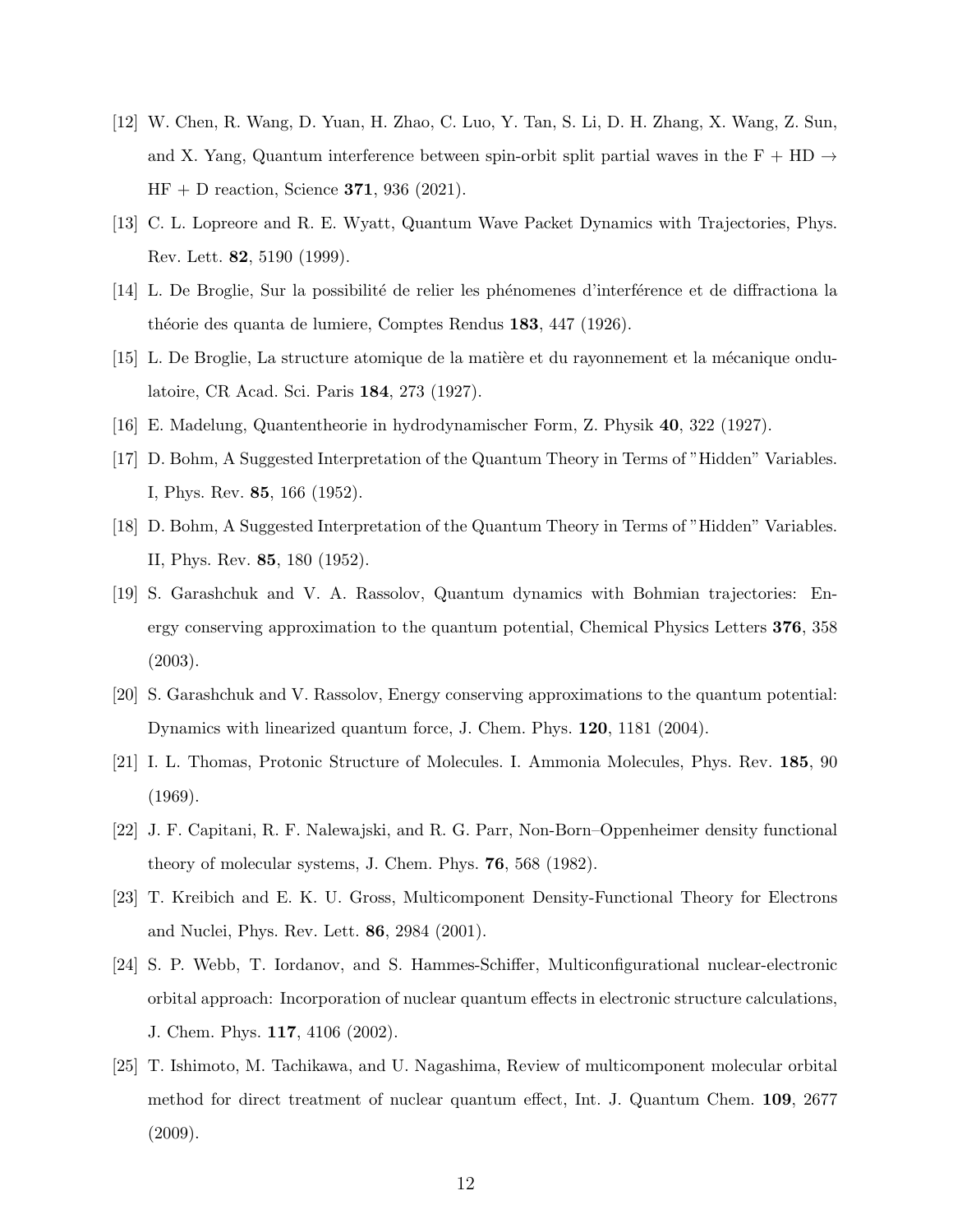- [26] F. Pavošević, T. Culpitt, and S. Hammes-Schiffer, Multicomponent Quantum Chemistry: Integrating Electronic and Nuclear Quantum Effects via the Nuclear–Electronic Orbital Method, Chem. Rev. 120, 4222 (2020).
- [27] A. Abedi, N. T. Maitra, and E. K. U. Gross, Exact Factorization of the Time-Dependent Electron-Nuclear Wave Function, Phys. Rev. Lett. 105, 123002 (2010).
- [28] Y. Suzuki, A. Abedi, N. T. Maitra, and E. K. U. Gross, Laser-induced electron localization in H  $2 +$ : Mixed quantum-classical dynamics based on the exact time-dependent potential energy surface, Phys. Chem. Chem. Phys. 17, 29271 (2015).
- [29] L. Zhao, Z. Tao, F. Pavošević, A. Wildman, S. Hammes-Schiffer, and X. Li, Real-Time Time-Dependent Nuclear-Electronic Orbital Approach: Dynamics beyond the Born–Oppenheimer Approximation, J. Phys. Chem. Lett. 11, 4052 (2020).
- [30] L. Zhao, A. Wildman, Z. Tao, P. Schneider, S. Hammes-Schiffer, and X. Li, Nuclear–electronic orbital Ehrenfest dynamics, J. Chem. Phys. 153, 224111 (2020).
- [31] Z. Tao, Q. Yu, S. Roy, and S. Hammes-Schiffer, Direct Dynamics with Nuclear–Electronic Orbital Density Functional Theory, Acc. Chem. Res. 10/gnbk32 (2021).
- [32] L. Zhao, A. Wildman, F. Pavošević, J. C. Tully, S. Hammes-Schiffer, and X. Li, Excited State Intramolecular Proton Transfer with Nuclear-Electronic Orbital Ehrenfest Dynamics, J. Phys. Chem. Lett. 12, 3497 (2021).
- [33] R. P. Feynman, A. R. Hibbs, and D. F. Styer, Quantum Mechanics and Path Integrals (Courier Corporation, 2010).
- [34] R. Feynman, Statistical mechanics (redwood city, ca) (1972).
- [35] B. J. Berne, G. Ciccotti, and D. F. Coker, Classical And Quantum Dynamics In Condensed Phase Simulations: Proceedings Of The International School Of Physics (World Scientific, 1998).
- [36] M. E. Tuckerman, Path integration via molecular dynamics, Quantum Simulations of Complex Many-Body Systems: From Theory to Algorithms 10, 269 (2002).
- [37] C. P. Herrero and R. Ramírez, Path-integral simulation of solids, J. Phys.: Condens. Matter 26, 233201 (2014).
- [38] I. R. Craig and D. E. Manolopoulos, Quantum statistics and classical mechanics: Real time correlation functions from ring polymer molecular dynamics, J. Chem. Phys. 121, 3368 (2004).
- [39] J. Cao and G. A. Voth, A new perspective on quantum time correlation functions, J. Chem.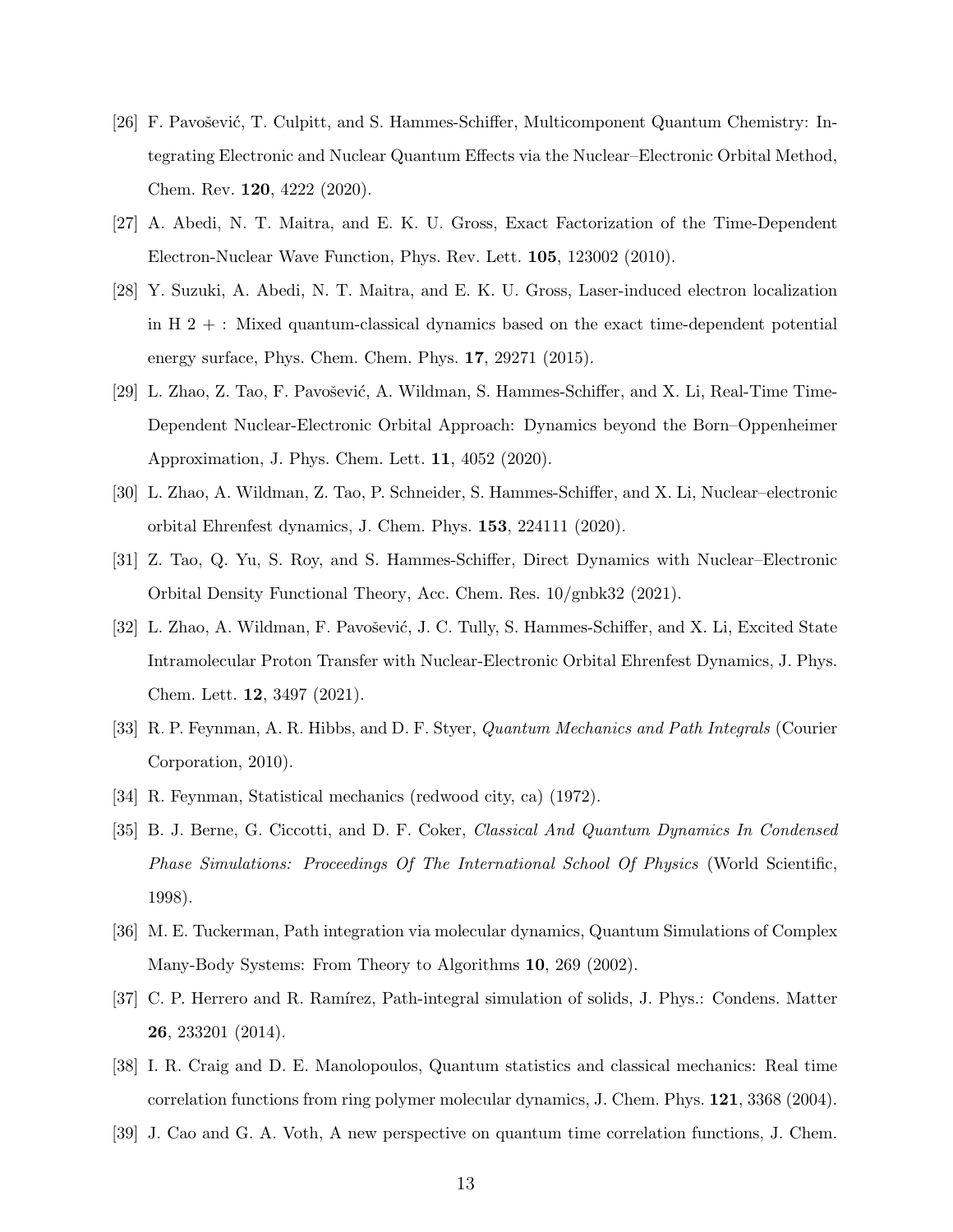Phys. 99, 10070 (1993).

- [40] J. Cao and G. A. Voth, The formulation of quantum statistical mechanics based on the Feynman path centroid density. I. Equilibrium properties, J. Chem. Phys. 100, 5093 (1994).
- [41] J. Cao and G. A. Voth, The formulation of quantum statistical mechanics based on the Feynman path centroid density. II. Dynamical properties, J. Chem. Phys. 100, 5106 (1994).
- [42] J. Cao and G. A. Voth, The formulation of quantum statistical mechanics based on the Feynman path centroid density. III. Phase space formalism and analysis of centroid molecular dynamics, J. Chem. Phys. 101, 6157 (1994).
- [43] J. Cao and G. A. Voth, The formulation of quantum statistical mechanics based on the Feynman path centroid density. IV. Algorithms for centroid molecular dynamics, J. Chem. Phys. 101, 6168 (1994).
- [44] S. Jang and G. A. Voth, Path integral centroid variables and the formulation of their exact real time dynamics, J. Chem. Phys. 111, 2357 (1999).
- [45] A. Witt, S. D. Ivanov, M. Shiga, H. Forbert, and D. Marx, On the applicability of centroid and ring polymer path integral molecular dynamics for vibrational spectroscopy, J. Chem. Phys. 130, 194510 (2009).
- [46] M. Rossi, M. Ceriotti, and D. E. Manolopoulos, How to remove the spurious resonances from ring polymer molecular dynamics, J. Chem. Phys. 140, 234116 (2014).
- [47] M. Rossi, V. Kapil, and M. Ceriotti, Fine tuning classical and quantum molecular dynamics using a generalized Langevin equation, J. Chem. Phys. 148, 102301 (2018).
- [48] T. J. H. Hele, M. J. Willatt, A. Muolo, and S. C. Althorpe, Boltzmann-conserving classical dynamics in quantum time-correlation functions: "Matsubara dynamics", J. Chem. Phys. 142, 134103 (2015).
- [49] C. Haggard, V. G. Sadhasivam, G. Trenins, and S. C. Althorpe, Testing the quasicentroid molecular dynamics method on gas-phase ammonia, J. Chem. Phys. 155, 174120 (2021).
- [50] M. Ceriotti, J. More, and D. E. Manolopoulos, I-PI: A Python interface for ab initio path integral molecular dynamics simulations, Computer Physics Communications 185, 1019 (2014).
- [51] X. Xu and Y. Yang, Full-quantum descriptions of molecular systems from constrained nuclear–electronic orbital density functional theory, J. Chem. Phys. 153, 074106 (2020).
- [52] X. Xu and Y. Yang, Constrained nuclear-electronic orbital density functional theory: Energy surfaces with nuclear quantum effects, J. Chem. Phys. 152, 084107 (2020).